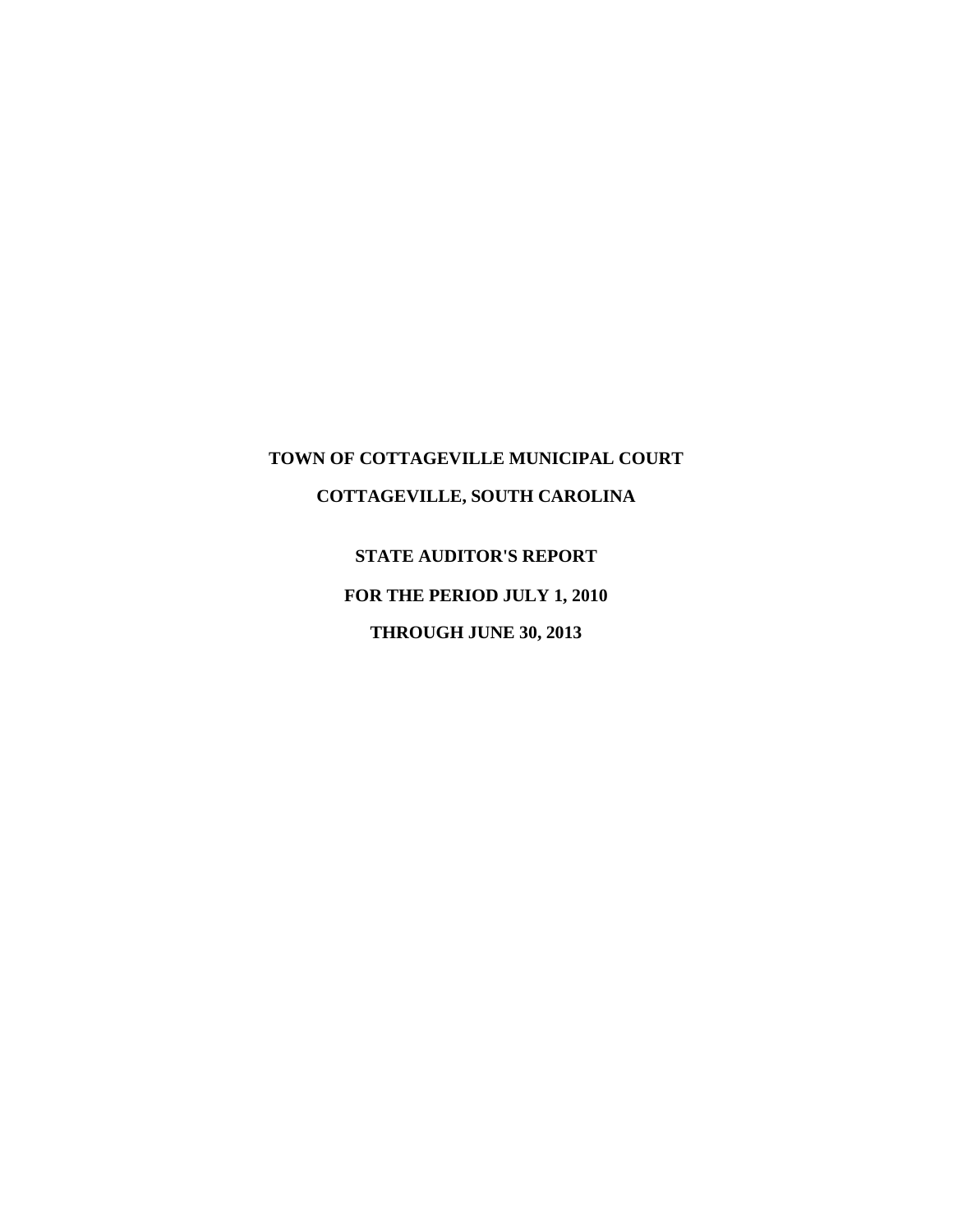## **CONTENTS**

## PAGE

|    | INDEPENDENT ACCOUNTANT'S REPORT ON APPLYING<br>AGREED-UPON PROCEDURES         | 1              |
|----|-------------------------------------------------------------------------------|----------------|
| Ш. | <b>ACCOUNTANT'S COMMENTS</b>                                                  |                |
|    | SECTION A - VIOLATIONS OF STATE LAWS, RULES OR REGULATIONS                    | 4              |
|    | ADHERENCE TO FINE GUIDELINES                                                  | 5              |
|    | <b>CONVICTION SURCHARGE</b>                                                   | 5              |
|    | <b>INSTALLMENT FEE</b>                                                        | 6              |
|    | STATE TREASURER'S REVENUE REMITTANCE FORM                                     | 6              |
|    | SUPPLEMENTARY SCHEDULE                                                        | $\overline{7}$ |
|    | ACCOUNTING FOR VICTIM ASSISTANCE FUNDS                                        | 8              |
|    | SECTION B - STATUS OF PRIOR FINDINGS                                          | 10             |
|    | <b>ATTACHMENT 1</b><br>Schedule of Court Fines and Fees Over/(Under) Reported | 11             |
|    | <b>TOWN'S RESPONSE</b>                                                        | 12             |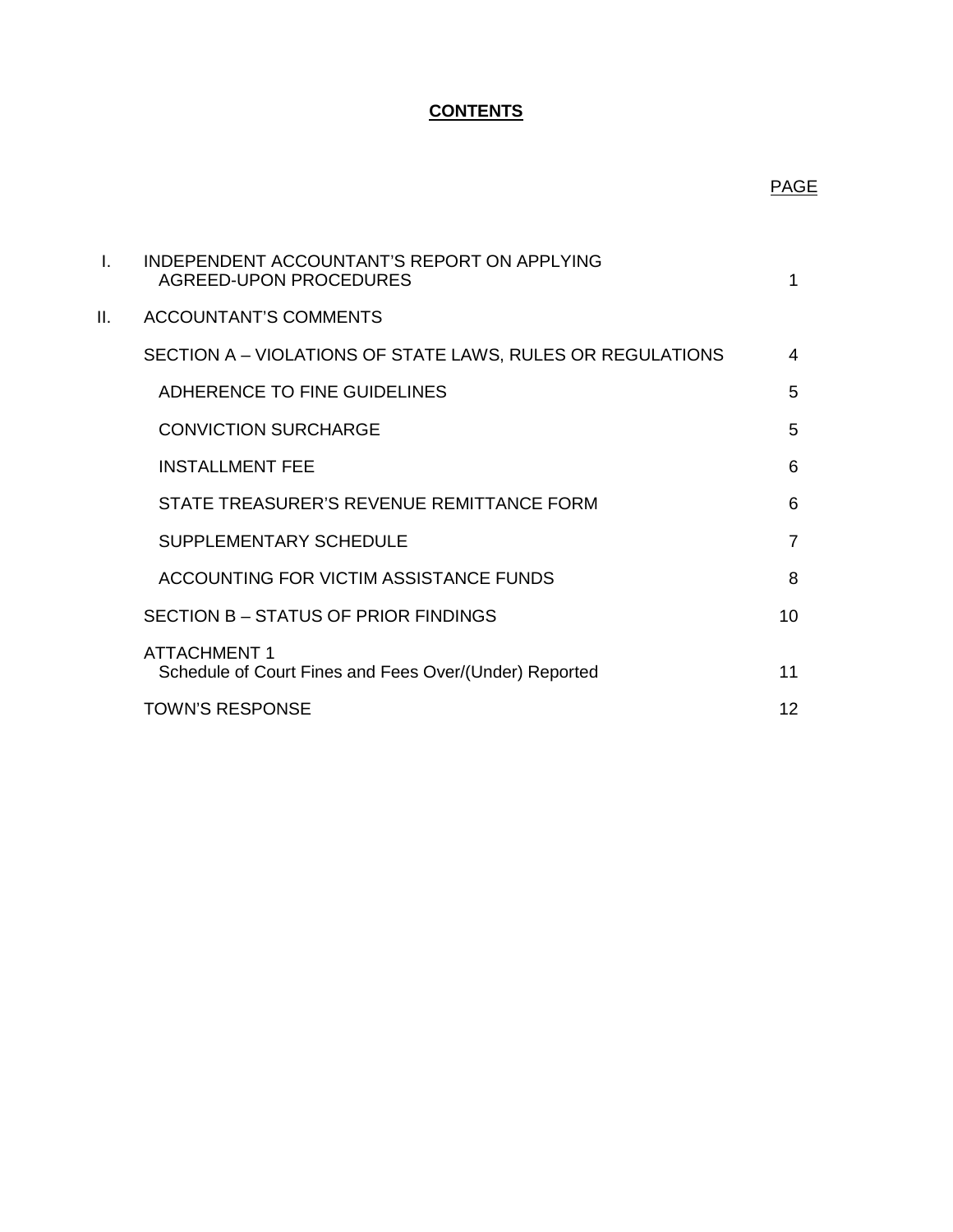# State of South Carolina



Office of the State Auditor

**1401 MAIN STREET, SUITE 1200 COLUMBIA, S.C. 29201**

**RICHARD H. GILBERT, JR., CPA DEPUTY STATE AUDITOR**

**(803) 253-4160 FAX (803) 343-0723**

#### INDEPENDENT ACCOUNTANT'S REPORT ON APPLYING AGREED-UPON PROCEDURES

November 26, 2013

The Honorable Nikki R. Haley, Governor State of South Carolina Columbia, South Carolina

The Honorable Peter A. Constantine, Municipal Judge Cottageville Municipal Court Cottageville, South Carolina

Ms. Sandy Cox, Town Clerk/Clerk of Court Town of Cottageville Cottageville, South Carolina

We have performed the procedures described below, which were agreed to by the Town of Cottageville and the Town of Cottageville Municipal Court, solely to assist you in evaluating the performance of the Town of Cottageville Municipal Court for the period July 1, 2010 through June 30, 2013, in the areas addressed. The Town of Cottageville and the Town of Cottageville Municipal Court are responsible for its financial records, internal controls and compliance with State laws and regulations. This agreed-upon procedures engagement was conducted in accordance with attestation standards established by the American Institute of Certified Public Accountants. The sufficiency of these procedures is solely the responsibility of the Town of Cottageville and the Town of Cottageville Municipal Court. Consequently, we make no representation regarding the sufficiency of the procedures described below either for the purpose for which this report has been requested or for any other purpose.

The procedures and the associated findings are as follows:

#### 1. **Clerk of Court**

- We gained an understanding of the policies and procedures established by the Clerk of Court to ensure proper accounting for all fines, fees, assessments, surcharges, forfeitures, escheatments, or other monetary penalties.
- We obtained certain judgmentally selected final court dockets from the Municipal Clerk. We randomly selected twenty-five cases from the final court dockets and recalculated the fine, fee, assessment and surcharge calculation to ensure that the fine, fee, assessment or surcharge was properly allocated in accordance with applicable State law. We also determined whether the fine, fee, assessment and/or surcharge adhered to State law and to the South Carolina Court Administration fee memoranda.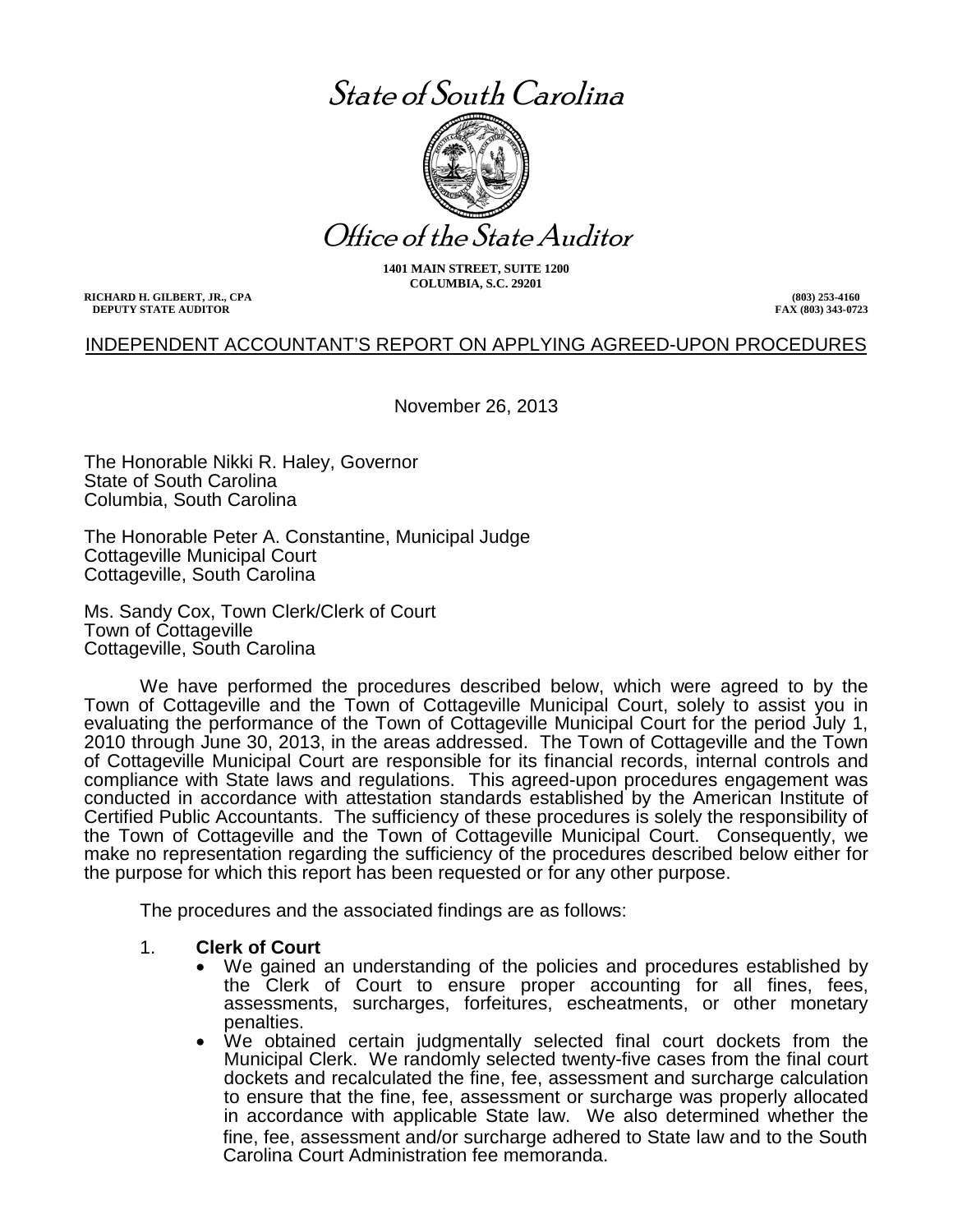The Honorable Nikki R. Haley, Governor and The Honorable Peter A. Constantine, Municipal Judge Ms. Sandy Cox, Town Clerk/Clerk of Court Town of Cottageville November 26, 2013

> Our findings as a result of these procedures are presented in Adherence to Fine Guidelines, Conviction Surcharge and Installment Fee in the Accountant's Comments section of this report.

#### 2. **Town Clerk**

- We gained an understanding of the policies and procedures established by the Town to ensure proper accounting for court fines, fees, assessments, surcharges, forfeitures, escheatments, or other monetary penalties.
- We obtained copies of all State Treasurer's Revenue Remittance Forms submitted by the Town for the period July 1, 2010 through June 30, 2013. We agreed the line item amounts reported on the State Treasurer's Revenue Remittance Forms to the monthly court remittance reports and to the State Treasurer's receipts. We also agreed the total revenue due to the State Treasurer to the general ledger.
- We determined if the State Treasurer's Revenue Remittance Forms were submitted in a timely manner to the State Treasurer in accordance with State law.
- We verified that the amounts reported by the Town on its supplemental schedule of fines and assessments for the fiscal years ended June 30, 2011 and June 30, 2012, agreed to the State Treasurer's Revenue Remittance Forms and to the Town's general ledger. We also determined if the supplemental schedule of fines and assessments contained all required elements in accordance with State law.

Our findings as a result of these procedures are presented in State Treasurer's Revenue Remittance Form and Supplementary Schedule in the Accountant's Comments section of this report.

- 3. **Victim Assistance**<br>• We gained an understanding of the policies and procedures established by<br>the Town to ensure proper accounting for victim assistance funds.
	- We made inquiries and performed substantive procedures to determine that any funds retained by the Town for victim assistance were accounted for in a
	- We tested all victim assistance expenditures to ensure that the Town expended victim assistance funds in accordance with State law and South Carolina Court Administration Fee Memoranda, Attachment L.
	- We determined if the Town reported victim assistance financial activity on the supplemental schedule of fines and assessments in accordance with State law.
	- We inspected the Town's general ledger to determine if the Victim Assistance Fund balance was retained as of June 1 from the previous fiscal year in accordance with State law.

Our finding as a result of these procedures is presented in Accounting for Victim Assistance Funds in the Accountant's Comments section of this report.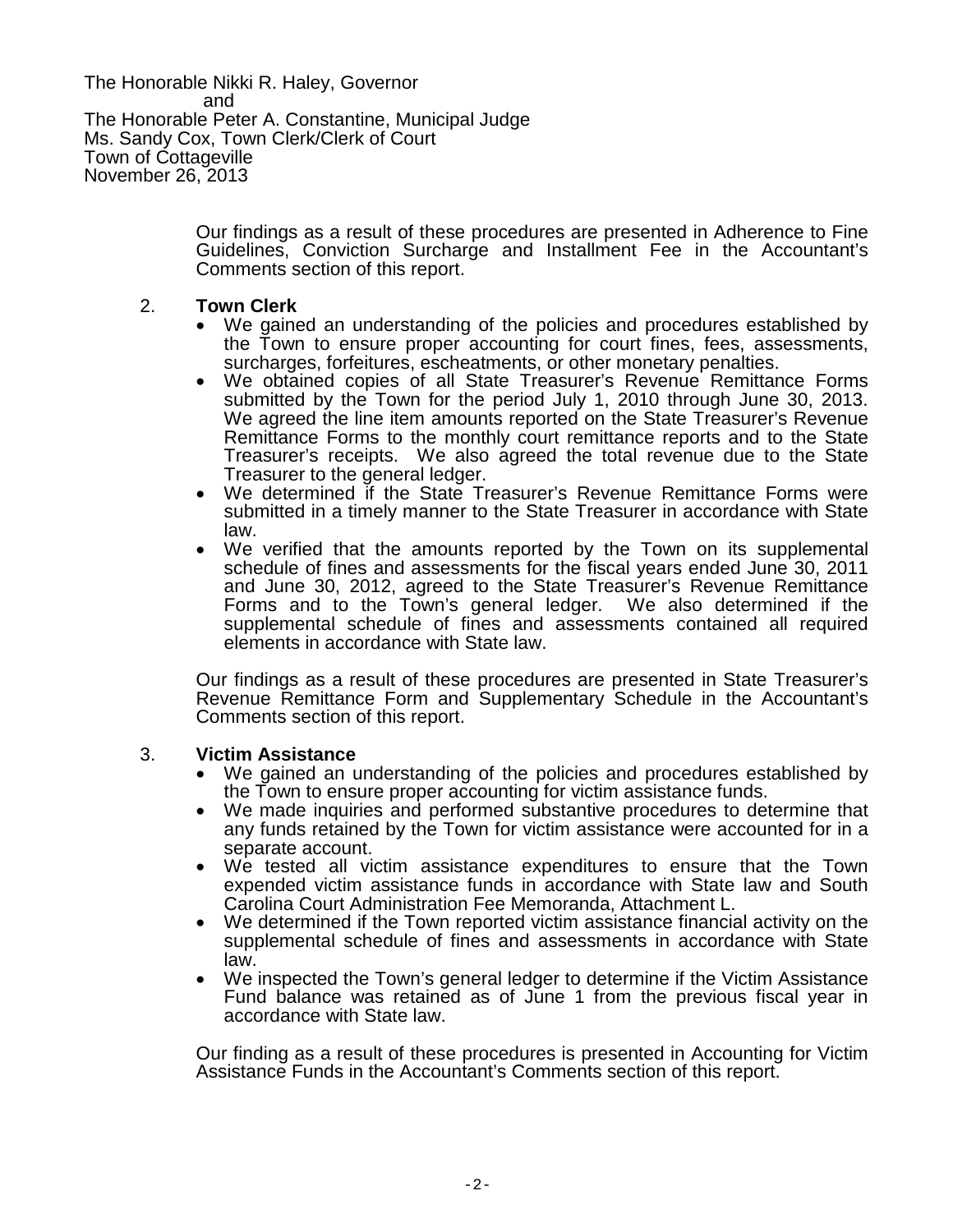The Honorable Nikki R. Haley, Governor and The Honorable Peter A. Constantine, Municipal Judge Ms. Sandy Cox, Town Clerk/Clerk of Court Town of Cottageville November 26, 2013

#### 4**. Status of Prior Findings**

• We inquired about the status of findings reported in the Accountant's Comments section of the State Auditor's Report for the period July 1, 2008 through June 30, 2010, and dated September 30, 2010, to determine if the Town had taken adequate corrective action.

Our findings as a result of these procedures are presented in Adherence to Fine Guidelines, Conviction Surcharge, State Treasurer's Revenue Remittance Form, Supplementary Schedule and Accounting for Victim Assistance Funds in the Accountant's Comments section of this report.

We were not engaged to and did not conduct an audit, the objective of which would be the expression of an opinion on compliance with the collection and distribution of court generated revenue at any level of court for the period July 1, 2010 through June 30, 2013, and, furthermore, we were not engaged to express an opinion on the effectiveness of internal controls over compliance with the laws, rules and regulations described in paragraph one and the procedures of this report. Accordingly, we do not express such an opinion. Had we performed additional procedures, other matters might have come to our attention that would have been reported to you.

This report is intended solely for the information and use of the Governor, Chairman of the House Ways and Means Committee, Chairman of the Senate Finance Committee, Chairman of the House Judiciary Committee, Chairman of the Senate Judiciary Committee, members of the Town of Cottageville Town Council, Town of Cottageville Municipal Judge, Town of Cottageville Clerk/Clerk of Court, State Treasurer, State Office of Victim Assistance, and the Chief Justice and is not intended to be and should not be used by anyone other than these specified parties.

(Ith Sulbert )

Richard H. Gilbert, Jr., CPA Deputy State Auditor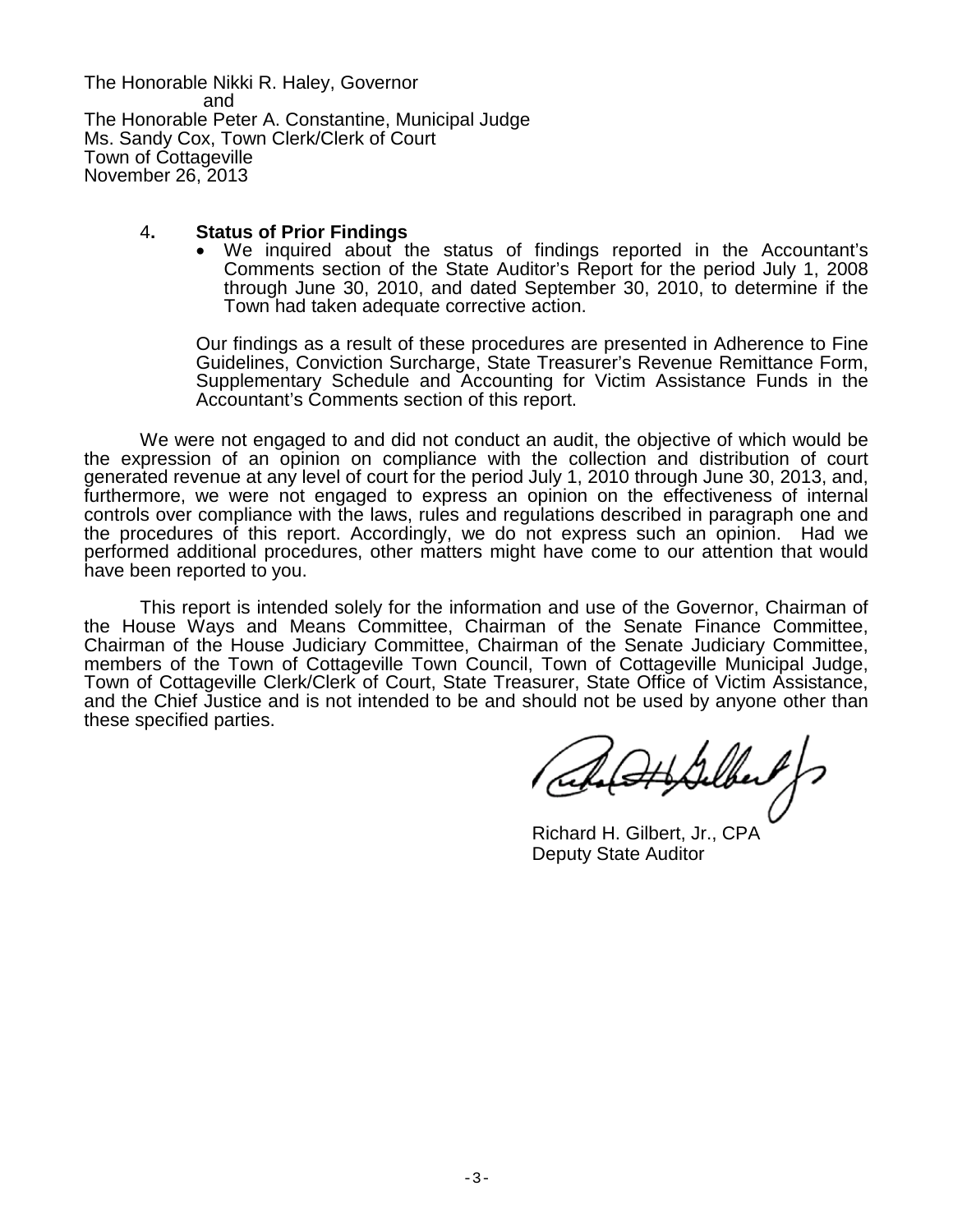**ACCOUNTANT'S COMMENTS**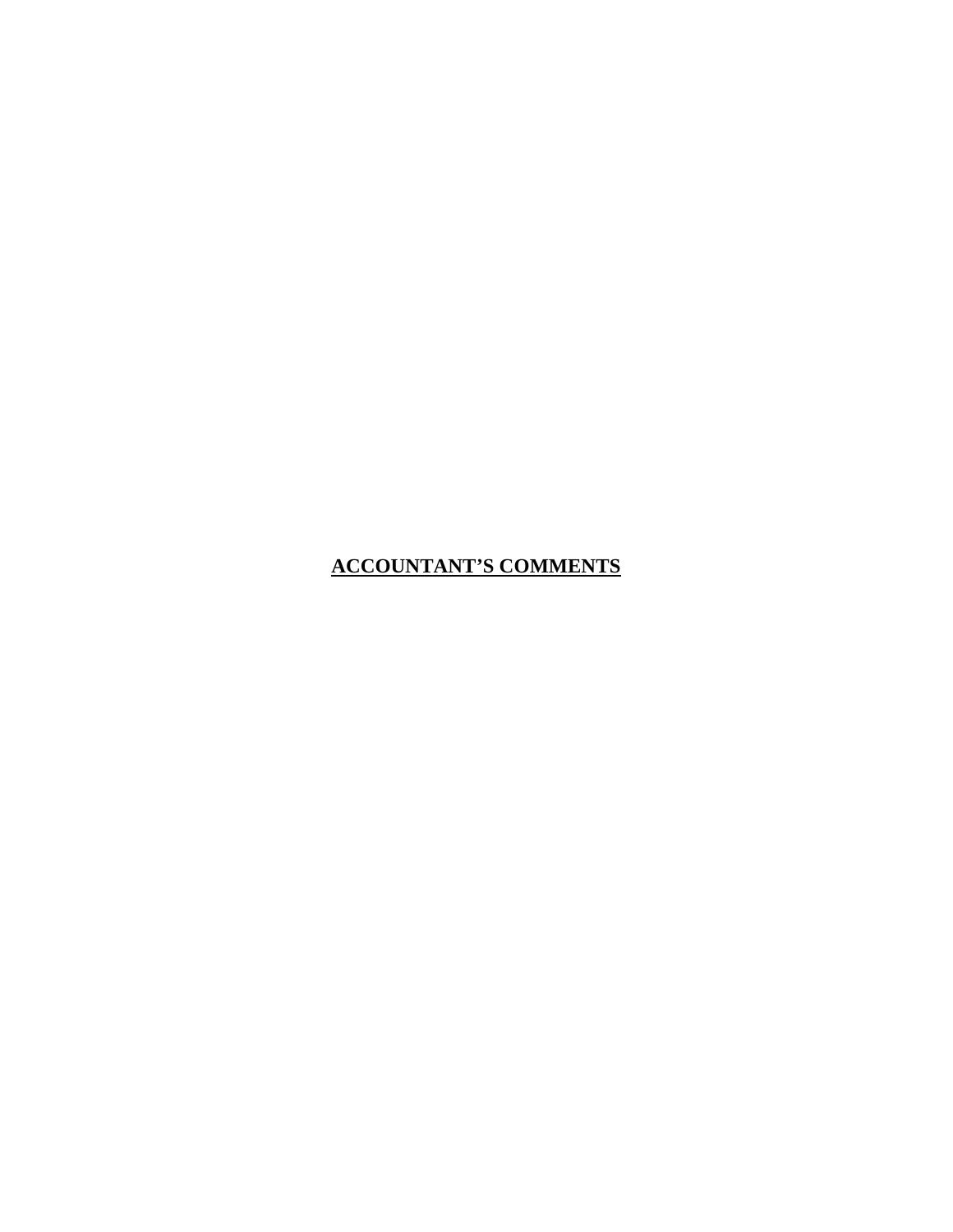#### **SECTION A – VIOLATIONS OF STATE LAWS, RULES OR REGULATIONS**

Management of the entity is responsible for establishing and maintaining internal controls to ensure compliance with State Laws, Rules or Regulations governing court collections and remittances. The procedures agreed to by the entity require that we plan and perform the engagement to determine whether any violations of State Laws, Rules or Regulations occurred.

The conditions described in this section have been identified as violations of State Laws, Rules or Regulations.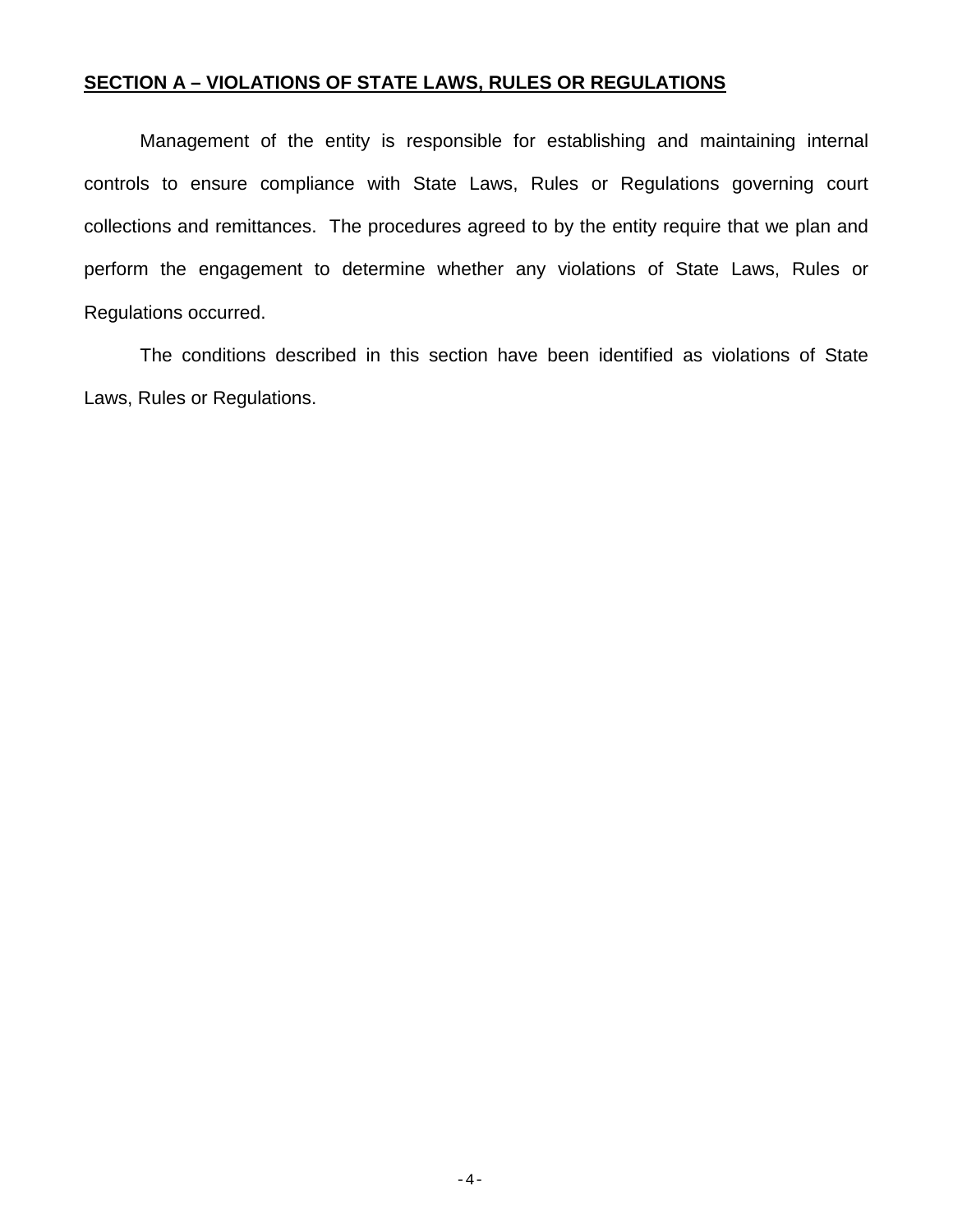#### **ADHERENCE TO FINE GUIDELINES**

We selected twenty-five cases from the final court dockets to ensure that the fine, fee,

assessment and/or surcharge levied by the Municipal Court adhered to State law. Based on

the tests performed, we noted the following instances in which the judge assessed fines above

the maximum set by State law:

- 1. An individual was fined \$30.00 for a seatbelt violation. Section 56-5-6540 (A) of the 1976 South Carolina Code of Laws, as amended, states, "A person who is adjudicated to be in violation of the provisions of this article must be fined not more than twenty-five dollars, no part of which may be suspended."
- 2. An individual was fined \$25.06 for speeding 10 mph or less over the speed limit. Section 56-5-1520(G) of the 1976 South Carolina Code of Laws, as amended, states, "A person violating the speed limits established by this section is guilty of a misdemeanor and, upon conviction for a first offense, must be fined or imprisoned as follows: (1) in excess of the above posted limit but not in excess of ten miles an hour by a fine of not less than fifteen dollars nor more than twentyfive dollars."

The Town Clerk/Clerk of Court stated the first instance was due to the former clerk and

judge misunderstanding the fine, and the second instance was due to oversight.

We recommend the Municipal Court develop and implement procedures to ensure that

fines levied by the court adhere to applicable State law.

### **CONVICTION SURCHARGE**

During our test of Municipal Court collections and remittances, we noted one instance

where the Court did not assess and collect the \$25 conviction surcharge as required by State law.

Section 14-1-211 (A)(1) of the 1976 South Carolina Code of Laws, as amended, states, "In addition to all other assessments and surcharges…a twenty-five dollar surcharge is imposed on all convictions obtained in…municipal courts in this State. No portion of the surcharge may be waived, reduced, or suspended." This section does not apply to misdemeanor traffic or parking violations.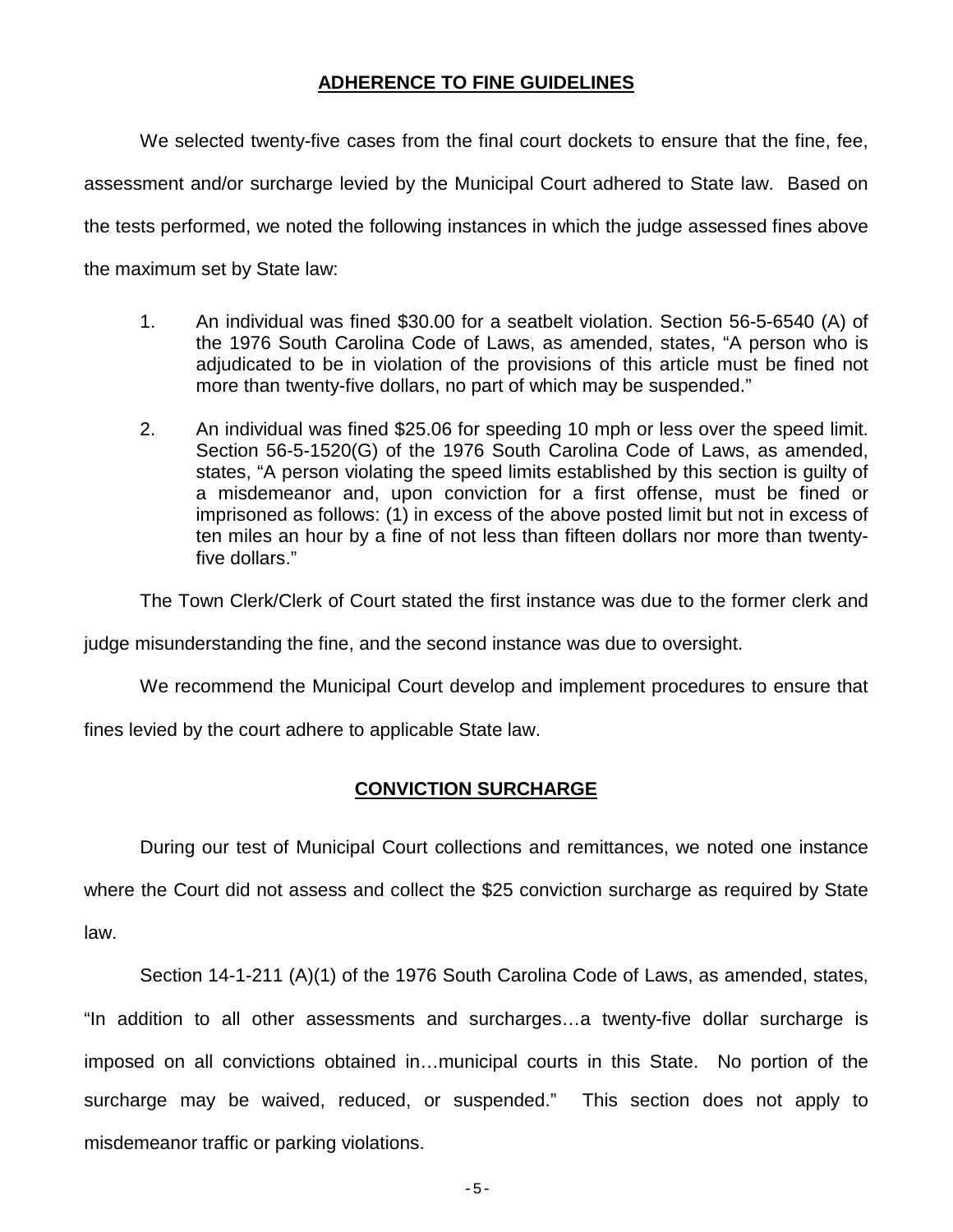The Town Clerk/Clerk of Court stated she was unsure as to why the Court's accounting system (LawTrak) did not assess the conviction charge.

We recommend the Municipal Court implement procedures to ensure the conviction surcharge is properly assessed and collected in accordance with State law.

#### **INSTALLMENT FEE**

During our test of Municipal Court collections and remittances, we noted one instance where the Court did not assess and collect the three percent installment fee from an individual who paid in installments.

Section 14-7-725 of the 1976 South Carolina Code of Laws, as amended, states, "…where criminal fines, assessments, or restitution payments are paid through installments, a collection cost charge of three percent of the payment also must be collected by the clerk of court, magistrate, or municipal court from the defendant…".

The Town Clerk/Clerk of Court stated this was due to oversight.

We recommend the Municipal Court implement procedures to ensure the installment fee is assessed and collected in accordance with State law.

#### **STATE TREASURER'S REVENUE REMITTANCE FORM**

During our testing of the Town's State Treasurer's Revenue Remittance Forms (STRRF), we noted seventeen out of thirty-six STRRF were not submitted to the State Treasurer by the fifteenth day of each month as required by State law. The forms were submitted from three days to approximately fifteen months late. The remaining nineteen STRRF were completed by Town personnel; however, the Town could not provide us with the State Treasurer's Receipt to document the STRRF had been submitted or received. We also noted during our testing that the amounts reported on the Town's November 2011 STRRF did not agree to the Town's court accounting records.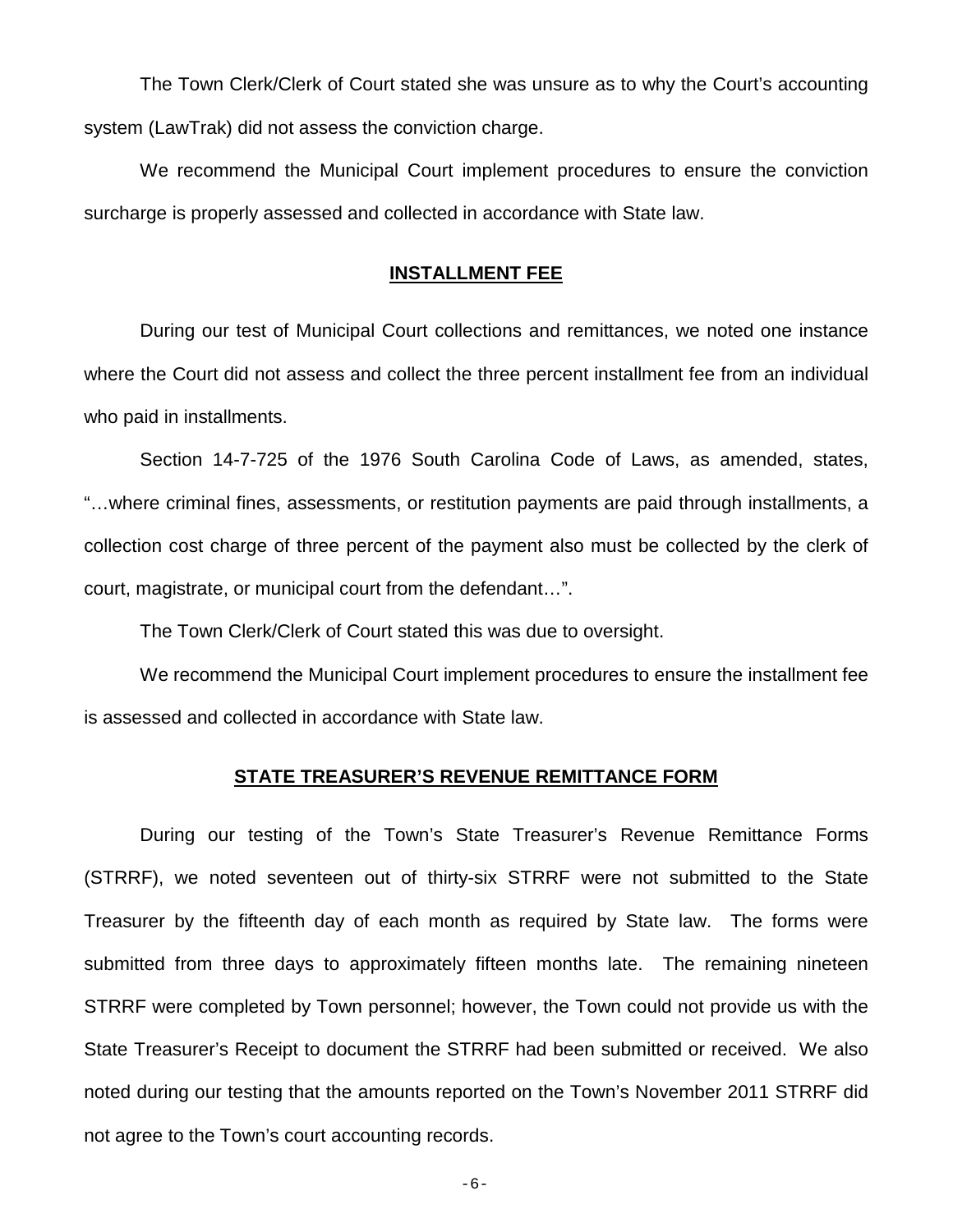To determine the amount that the Town underreported to the State, we prepared a Schedule of Court Fines and Fees for the 36 months ended June 30, 2013. See Schedule at Attachment 1.

The Town Clerk/Clerk of Court stated that the Town did not consistently submit its STRRF and associated court-generated revenue to the State Treasurer because the revenue was used to pay Town operating expenses. The Town Clerk/Clerk of Court also stated she did not know why the amounts reported on the November 2011 STRRF did not agree to the LawTrak monthly report.

Section 14-1-208(B) of the 1976 South Carolina Code of Laws, as amended, requires the Town to remit the balance of the assessment revenue to the State Treasurer on a monthly basis by the fifteenth day of each month and make reports on a form and in a manner prescribed by the State Treasurer.

We recommend the Town implement procedures to ensure the STRRF are submitted by the fifteenth day of each month in compliance with State law and have been reconciled to court accounting records and reviewed for accuracy. We also recommend the Town remit court-generated revenue due to the State in accordance with Attachment 1.

#### **SUPPLEMENTARY SCHEDULE**

During our testing of the schedule of court fines, assessments and surcharges included in the Town's financial statements for the years ended June 30, 2012 and June 30, 2011, we noted amounts reported for court fines, assessments, and surcharges collected, retained and remitted did not agree to the Town's State Treasurer's Revenue Remittance Forms and/or the Town's general ledger. Additionally, victim advocate court assessments and surcharges, expenditures, funds available to carry forward, and funds carried forward from prior year did not agree to the Town's general ledger.

-7-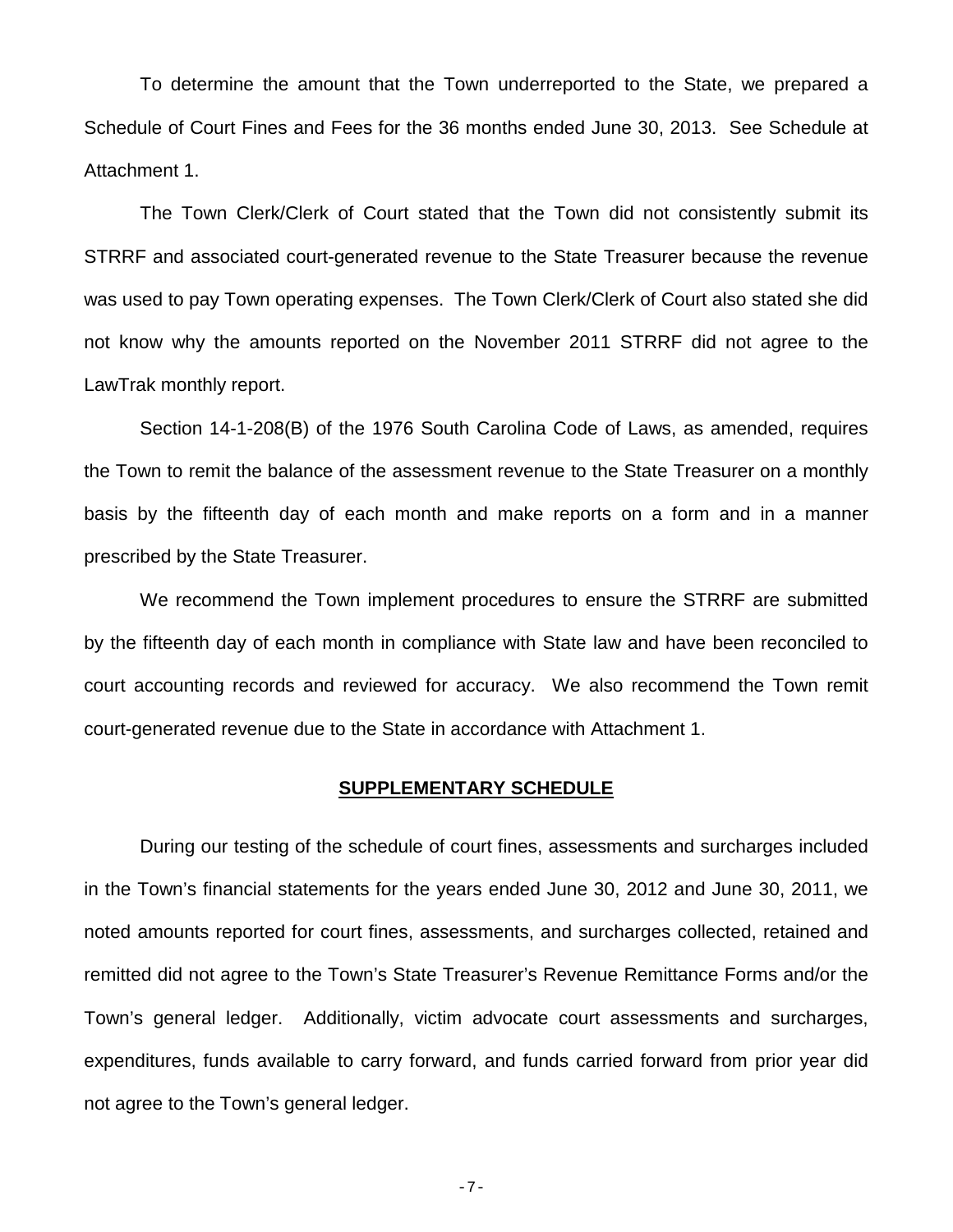We did not receive a response from the independent auditors who prepared the Town's financial statements as to why certain amounts reported on the schedule did not agree to the Town's STRRF or to its general ledger.

Section 14-1-208 (E)(1), of the 1976 South Carolina Code of Laws, as amended, states, "The supplementary schedule must include the following elements: (a) all fines collected by the clerk of court for the municipal court; (b) all assessments collected by the clerk of court for the municipal court; (c) the amount of fines retained by the municipal treasurer; (d) the amount of assessments retained by the municipal treasurer; (e) the amount of fines and assessments remitted to the State Treasurer pursuant to this section; and (f) the total funds, by source, allocated to victim services activities, how those funds were expended, and any balances carried forward."

We recommend the Town implement procedures to ensure the amounts reported on the supplementary schedule are accurately reported in accordance with State law.

#### **ACCOUNTING FOR VICTIM ASSISTANCE FUNDS**

During our review of the Town's general ledger, we noted three cash transfers totaling \$4,165.38 from the victim assistance account to the Town's general fund for salaries and benefits for certain employees. The Town Clerk/Clerk of Court could not provide statistical data or time and activity reports, as required by the State Office of Victim Assistance, to support these charges to the victim assistance fund; therefore, we deem the victim assistance expenditures to be unallowable.

Section 14-1-211(B) of the 1976 South Carolina Code of Laws, as amended, states, "The revenue collected pursuant to subsection (A)(1) must be retained by the jurisdiction which heard or processed the case and paid to the city or county treasurer, for the purpose of

-8-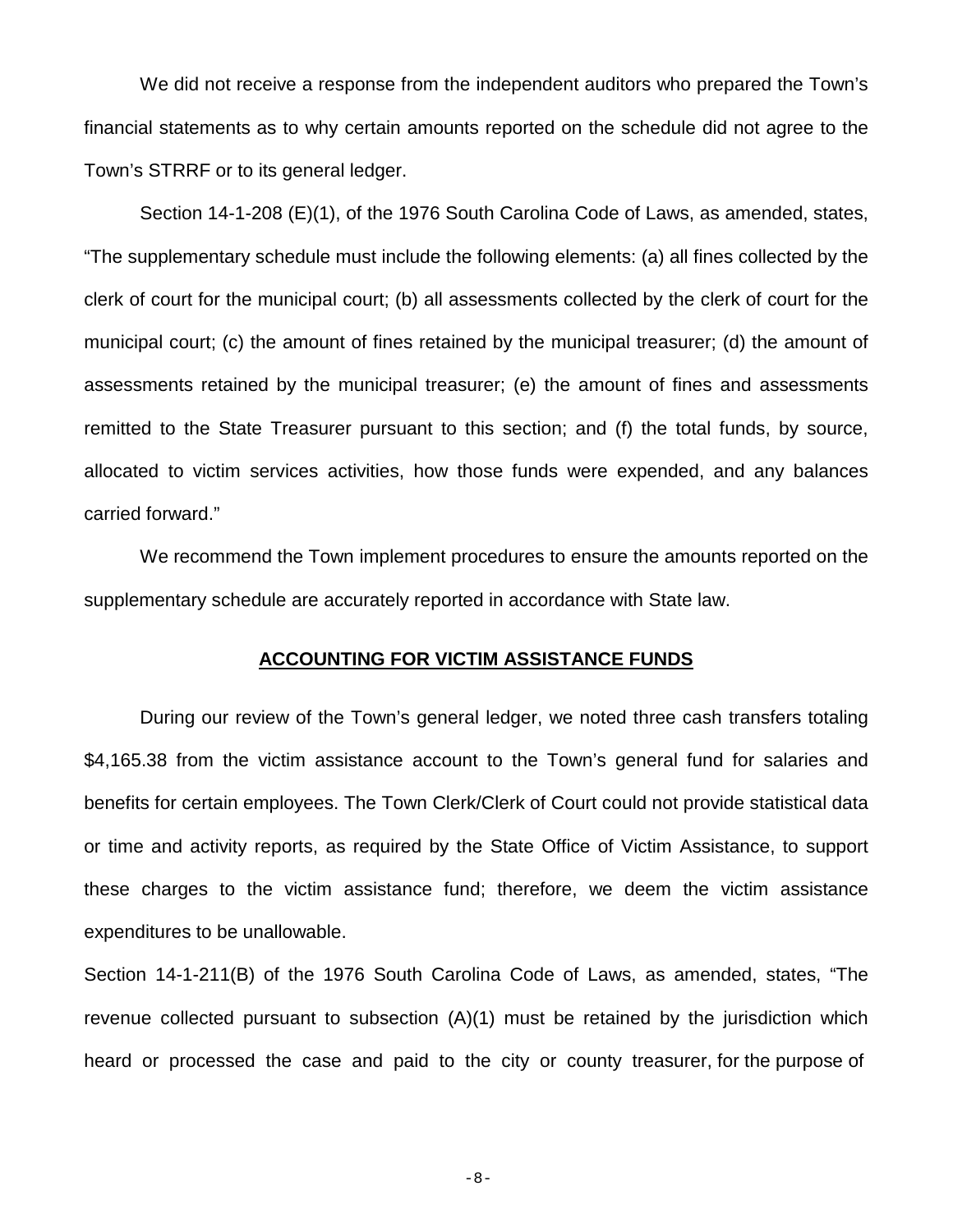providing services for the victims of crime, including those required by law. Any funds retained by the county or city treasurer pursuant to subsection (A)(1) must be deposited into a separate account for the exclusive use for all activities related to the requirements contained in this provision." In addition, Section 14-1-208(D) of the 1976 South Carolina Code of Laws, as amended, states, "The revenue retained by the municipality under subsection (B) must be used for the provision of services for the victims of crime including those required by law. These funds must be appropriated for the exclusive purpose of providing victim services as required by Article 15 of Title 16."

Due to the Town's improper accounting of victim assistance funds, we prepared a Schedule of Court Fines and Fees for the 36 months ended June 30, 2013, to determine the amount the Town should reimburse its victim assistance funds. See Schedule at Attachment 1.

We recommend the Town establish and implement policies and procedures to ensure victim assistance revenue is used only for victim assistance related expenditures in accordance with State law. We also recommend the Town reimburse the victim assistance funds in accordance with Attachment 1 for the expenditures that were not adequately supported by documentation.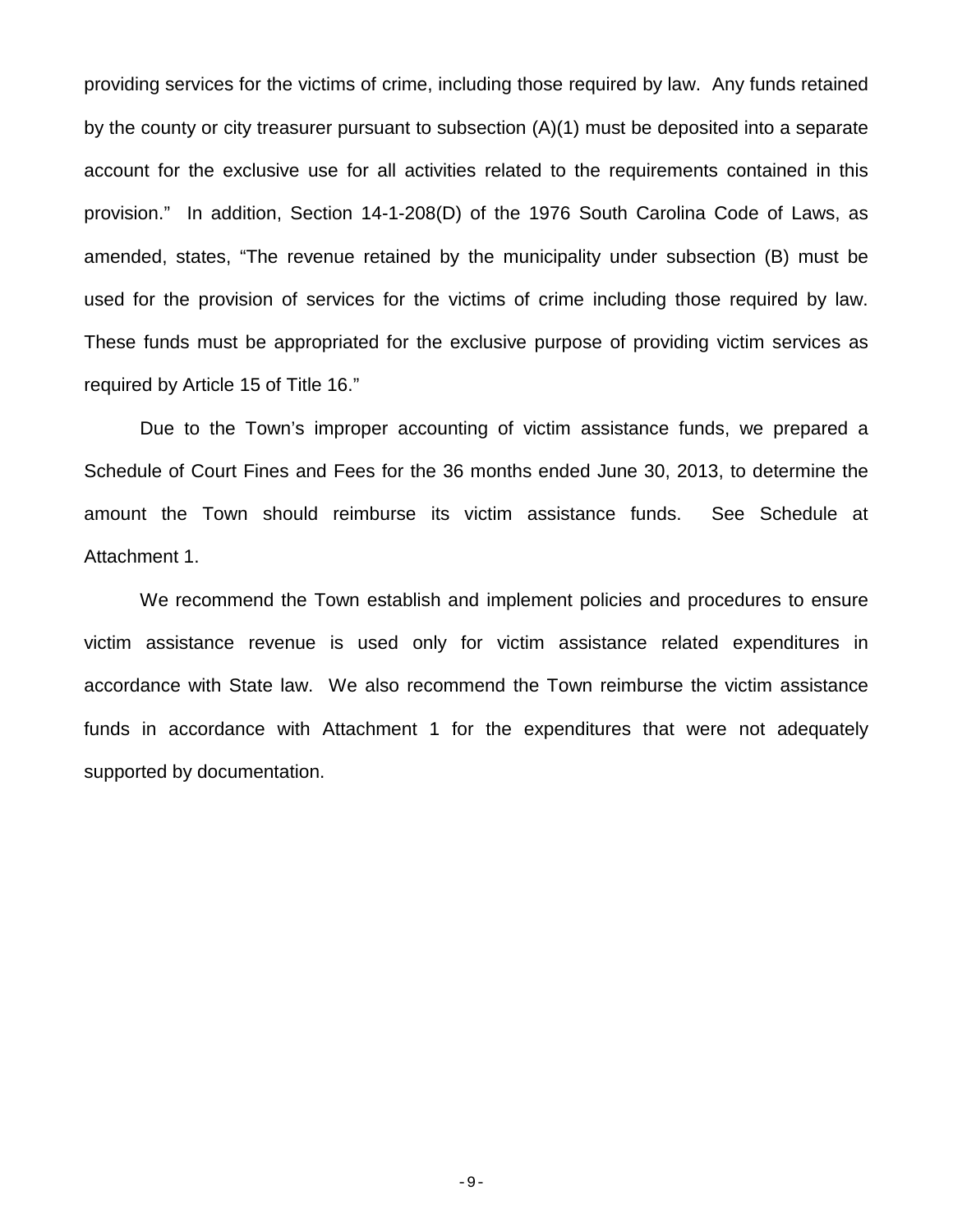#### **SECTION B – STATUS OF PRIOR FINDINGS**

During the current engagement, we reviewed the status of corrective action taken on each of the findings reported in the Accountant's Comments section of the Report on Agreed Upon Procedures of the Town of Cottageville Municipal Court for the period July 1, 2008 through June 30, 2010, and dated September 30, 2010. We determined that the deficiencies titled Adherence to Fine Guidelines, Assessment and Collection of Surcharges and Fees – Victim Fund Surcharge, and Timely Submission of State Treasurer's Revenue Remittance Form still exist; consequently, we have reported similar findings in Section A of the report. For the deficiencies titled Accounting for Victim Assistance Funds and Supplementary Schedule, we determined the Town has taken adequate corrective action. However, we noted additional deficiencies during our testwork which will be reported in similar findings in Section A of the report. We also determined for the deficiency titled Assessment and Collection of Surcharges and Fees – Breathalyzer Fee the Town has taken adequate corrective action. The finding titled Timely Submission of Clerk of Court's Monthly Remittance Form is no longer applicable and therefore will not be repeated.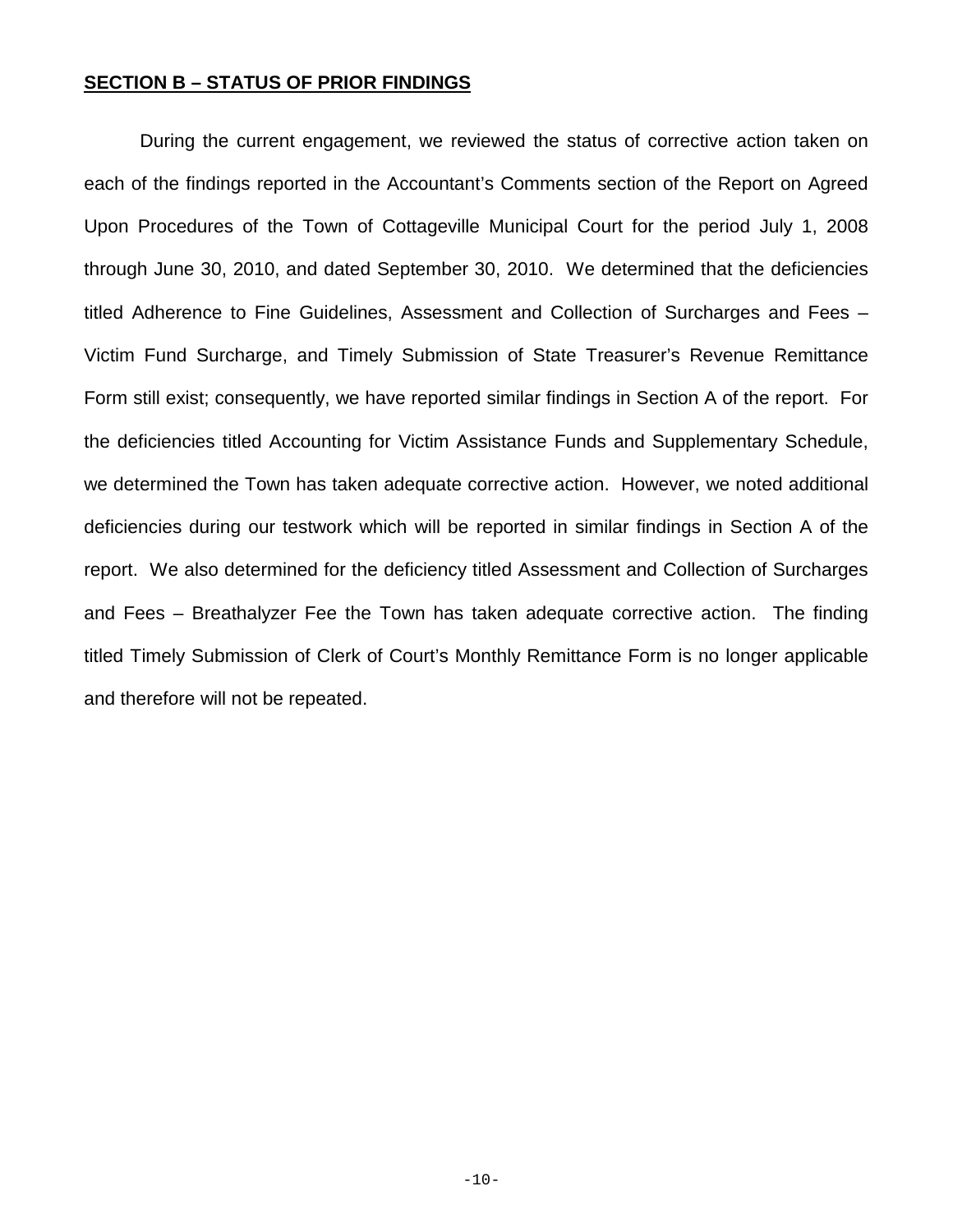#### Town of Cottageville Municipal Court Schedule of Court Fines and Fees Over/(Under) Reported For the 36 months ended June 30, 2013

Attachment 1

#### Allocation in Accordance with State Law

|                                                                                                                  | <b>Total Court</b><br>Collections      | Public<br>Defender<br>Application<br>Fee - \$40 | Body<br>Piercing | Marriage<br>License<br>Fee | Bond<br>Estreatment | Boating<br>Under the<br>Influence<br>(BUI) | DUS DPS<br>Pullout<br>\$100    | <b>DUI</b><br>Assessment<br>$-$ \$12 | <b>DUI</b><br>Surcharge     | DUI DPS<br>Pullout<br>\$100 | DUI/DUAC<br>Breathalyzer<br>Test<br>Conviction<br>Fee - \$25 | Drug<br>Surcharge -<br>\$100 per<br>case | Law Enforc.<br>Surcharge<br>\$25 Per<br>Case | Criminal<br>Justice<br>Academy<br>Surcharge -<br>\$5 Per<br>Case | Municipal<br>State<br>Assessment       | Municipal<br>Traffic<br>Education<br>Program \$140<br>Application<br>Fee | Municipal<br>Victim<br>Services<br>Assessment | Municipal<br>Victim<br>Services<br>Surcharge | Municipal -<br>Other Victim<br>Services<br>Assessments |
|------------------------------------------------------------------------------------------------------------------|----------------------------------------|-------------------------------------------------|------------------|----------------------------|---------------------|--------------------------------------------|--------------------------------|--------------------------------------|-----------------------------|-----------------------------|--------------------------------------------------------------|------------------------------------------|----------------------------------------------|------------------------------------------------------------------|----------------------------------------|--------------------------------------------------------------------------|-----------------------------------------------|----------------------------------------------|--------------------------------------------------------|
| Total FYE June 2011<br>Total FYE June 2012<br>Total FYE June 2013                                                | 212,207.86<br>185.056.21<br>171.101.26 |                                                 |                  |                            |                     |                                            | 1,655.83<br>1.212.28<br>905.72 | 51.12<br>(12.00)<br>3.90             | 410.99<br>(100.00)<br>32.53 | 410.99<br>(100.00)<br>32.53 | 45.80                                                        | 3,852.36<br>3,524.06<br>2,353.14         | 39,544.57<br>42.577.24<br>37,721.61          | 7,746.51<br>8.395.38<br>7,492.24                                 | 139,986.49<br>113.933.41<br>108,233.94 |                                                                          | 17,605.36<br>14,327.42<br>13,605.59           | 897.84<br>1.298.42<br>720.06                 |                                                        |
| Total Court Collections per Cash<br><b>Receipt Records</b>                                                       | 568.365.33                             |                                                 |                  |                            |                     |                                            | 3.773.83                       | 43.02                                | 343.52                      | 343.52                      | 45.80                                                        | 9.729.56                                 | 119.843.42                                   | 23.634.13                                                        | 362.153.84                             |                                                                          | 45.538.37                                     | 2.916.32                                     |                                                        |
| Remittances per State<br>Treasurer's Revenue Remittance<br>Forms                                                 | 231,586.17                             |                                                 |                  |                            |                     |                                            | 1,575.10                       | 36.99                                | 308.16                      | 308.16                      | 13.23                                                        | 4,099.07                                 | 52,688.20                                    | 10,429.57                                                        | 162,127.69                             |                                                                          |                                               |                                              |                                                        |
| <b>Total Retained for Victim</b><br>Assistance                                                                   | 40,389.25<br>296,389.91                |                                                 |                  |                            |                     |                                            |                                |                                      |                             |                             |                                                              |                                          |                                              |                                                                  |                                        |                                                                          | 37,756.43 2,632.82                            |                                              |                                                        |
| Balance Due From/(Due to) State                                                                                  | $(288, 324.47) -$                      |                                                 |                  |                            |                     |                                            | (2, 198.73)                    | (6.03)                               | (35.36)                     | (35.36)                     |                                                              | $(32.57)$ $(5,630.49)$                   |                                              | (67,155.22) (13,204.56) (200,026.15)                             |                                        |                                                                          |                                               |                                              |                                                        |
| Balance Due From/(Due to)<br>Victim Assistance                                                                   | (8,065.44)                             |                                                 |                  |                            |                     |                                            |                                |                                      |                             |                             |                                                              |                                          |                                              |                                                                  |                                        |                                                                          | (7,781.94)                                    | (283.50)                                     |                                                        |
| Additional Amounts Due to Victim<br>Assistance:                                                                  |                                        |                                                 |                  |                            |                     |                                            |                                |                                      |                             |                             |                                                              |                                          |                                              |                                                                  |                                        |                                                                          |                                               |                                              |                                                        |
| 1) Transfer from victim assistance<br>account to town general fund<br>account not used for Victim's<br>Assitance | (4, 165.38)                            |                                                 |                  |                            |                     |                                            |                                |                                      |                             |                             |                                                              |                                          |                                              |                                                                  |                                        |                                                                          |                                               |                                              |                                                        |
| 2) Amount forgiven by SOVA for<br>July 2010 through November<br>2010 based on SOVA's 90 day<br>follow-up.        | 8,082.52                               |                                                 |                  |                            |                     |                                            |                                |                                      |                             |                             |                                                              |                                          |                                              |                                                                  |                                        |                                                                          |                                               |                                              |                                                        |
| Total Due From/(Due to) Victim<br>Assistance                                                                     | (4, 148.30)                            |                                                 |                  |                            |                     |                                            |                                |                                      |                             |                             |                                                              |                                          |                                              |                                                                  |                                        |                                                                          |                                               |                                              |                                                        |
| <b>State Treasurer Revenue</b><br>Remittance Form Line                                                           |                                        | Line A                                          | Line B           | Line C                     | Line D              | Line E                                     | Line F                         | Line G                               | Line H                      | Line I                      | Line IA                                                      | Line J                                   | Line K                                       | Line KA                                                          | Line L                                 | Line LA                                                                  | Line N                                        | Line O                                       | Line OA                                                |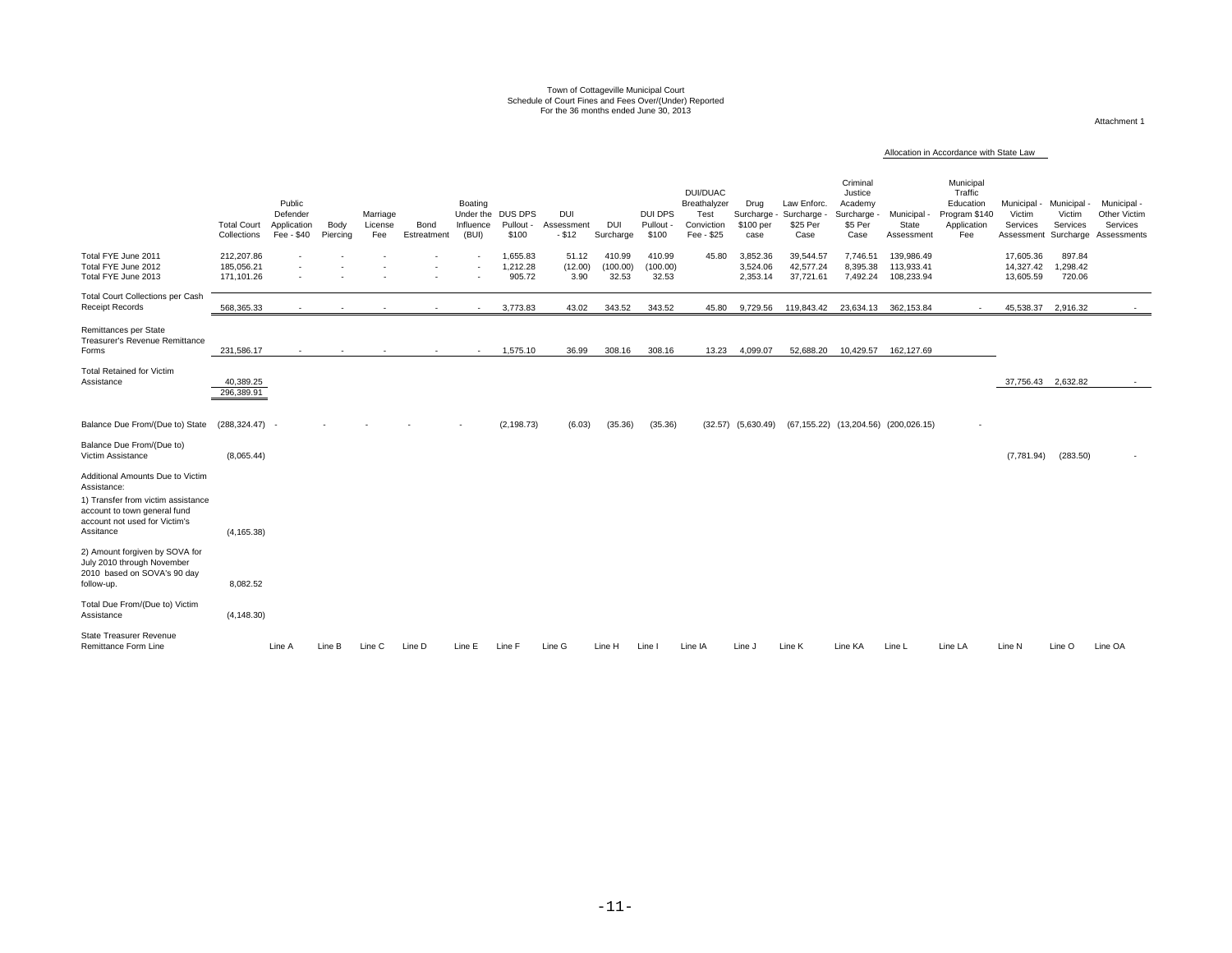#### **TOWN'S RESPONSE**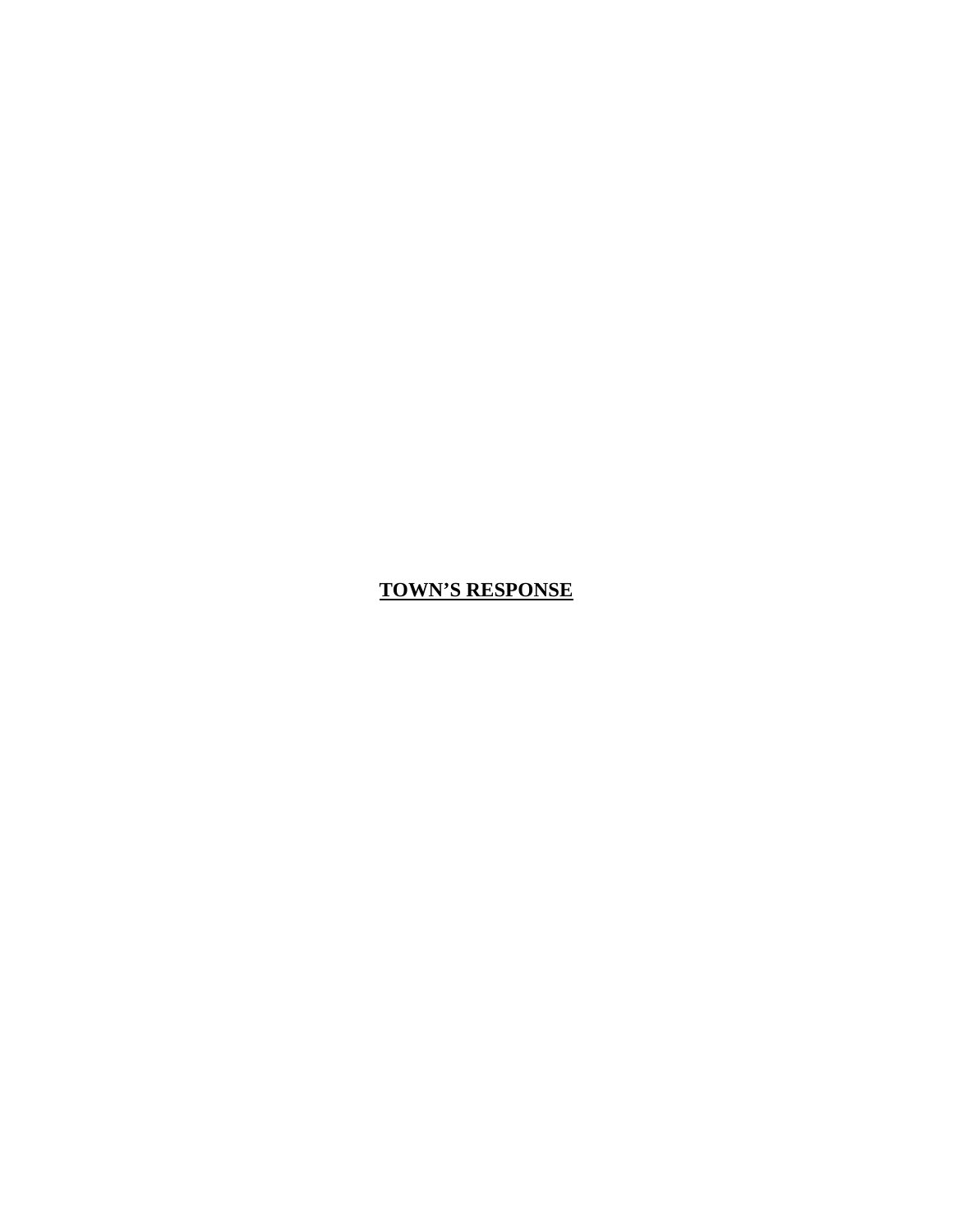

Town of Cottageville *POBox57 10913 Cottageville* Hwy. *Cottageville* S.C. *29435* 

*Office 843. 835. 8655* 

February 6, 2014

RE: MD&A Letter

The town is still in a poor financial condition and needs to develop more ways to generate revenue. Several things are being done to increase revenue.

Traffic control is a major issue for the town due to its geographic location on a major highway. There are also a number of businesses located within the town which includes one bank. Therefore, it is crucial for the Town to maintain a Police Department.

As the Town no longer has property taxes, it is difficult for it to obtain revenue from the citizens it serves. It is difficult to find new funding other than trying to obtain grants.

The STO has worked with the town toward paying the delinquent assessments it owes. The Victim's Advocate funds are all current. All required reports are current with the STO.

Although the town is in better financial condition than it was a year ago, it will still take quite some time to reach the point of being financially solvent.

I will continue to work with the Financial Advisory Committee toward this goal.

Sincere Timothy Grimsely Mayor